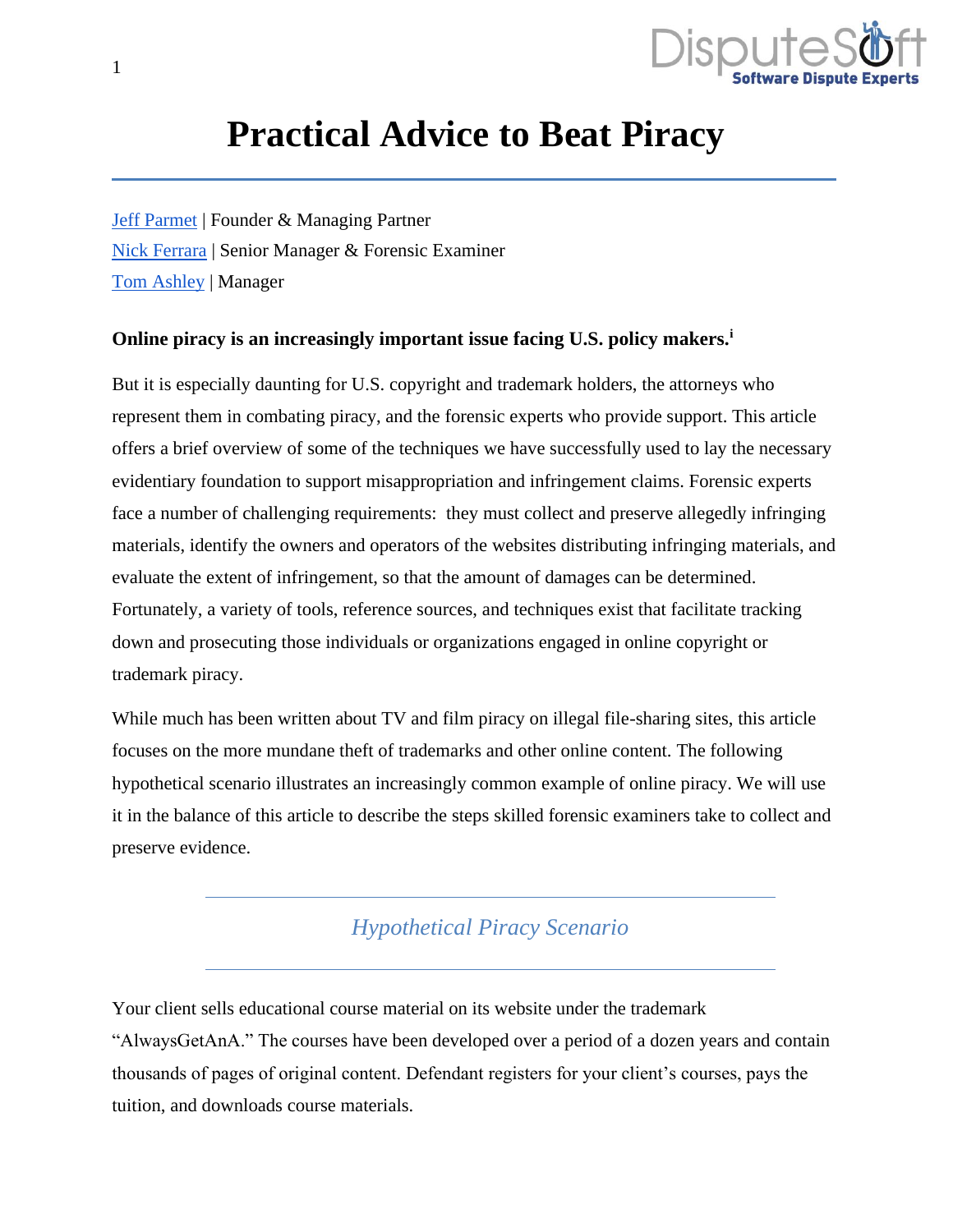

**Some of the forensic methods we use to support injunction efforts, and to quantify the harm to the client, are set forth in Figure 1, below. Our work is typically delivered in the form of a declaration for use by counsel in support of an injunction motion.**

However, instead of taking the courses, defendant takes the materials, translates them into several foreign languages, sets up dozens of websites around the world, and offers the translated materials for sale under the trademark "NothingButA." Your client has identified some of these websites and wants to put a stop to this illegal behavior. Further, your client wants to sue for damages. Your challenge is to gather the evidence needed to obtain an injunction and to quantify the extent of harm to your client.

Some of the forensic methods we use to support injunction efforts, and to quantify the harm to the client, are set forth in Figure 1,

below. Our work is typically delivered in the form of a declaration for use by counsel in support of an injunction motion.

## *A. Identify initial population of websites to investigate.*

Before an online piracy investigation can proceed, the plaintiff should provide the forensic expert with an initial population of websites to "seed" the investigation. This initial population can be derived through basic online research methods such as conducting Google searches on variations of the plaintiff's trademark. Frequently, the trademark will appear directly in a website's URL. For example, under the hypothetical scenario discussed above, websites with URLs such as www.nothingbuta.com, www.nothingbuta.net, and www.nothing-but-a.com are likely candidates for trademark infringement. As discussed further below, the expert should be aware that this initial website population may expand as the investigation proceeds.

## *B. Determine whether each suspected domain is under the defendant's control.*

A forensic expert's typical starting point is to determine whether the defendant controls each website containing allegedly misappropriated materials. One useful technique is to use the WHOIS service to determine whether a given URL or "domain" is under a party's control. WHOIS is a service used to lookup the registration information on file for a given domain.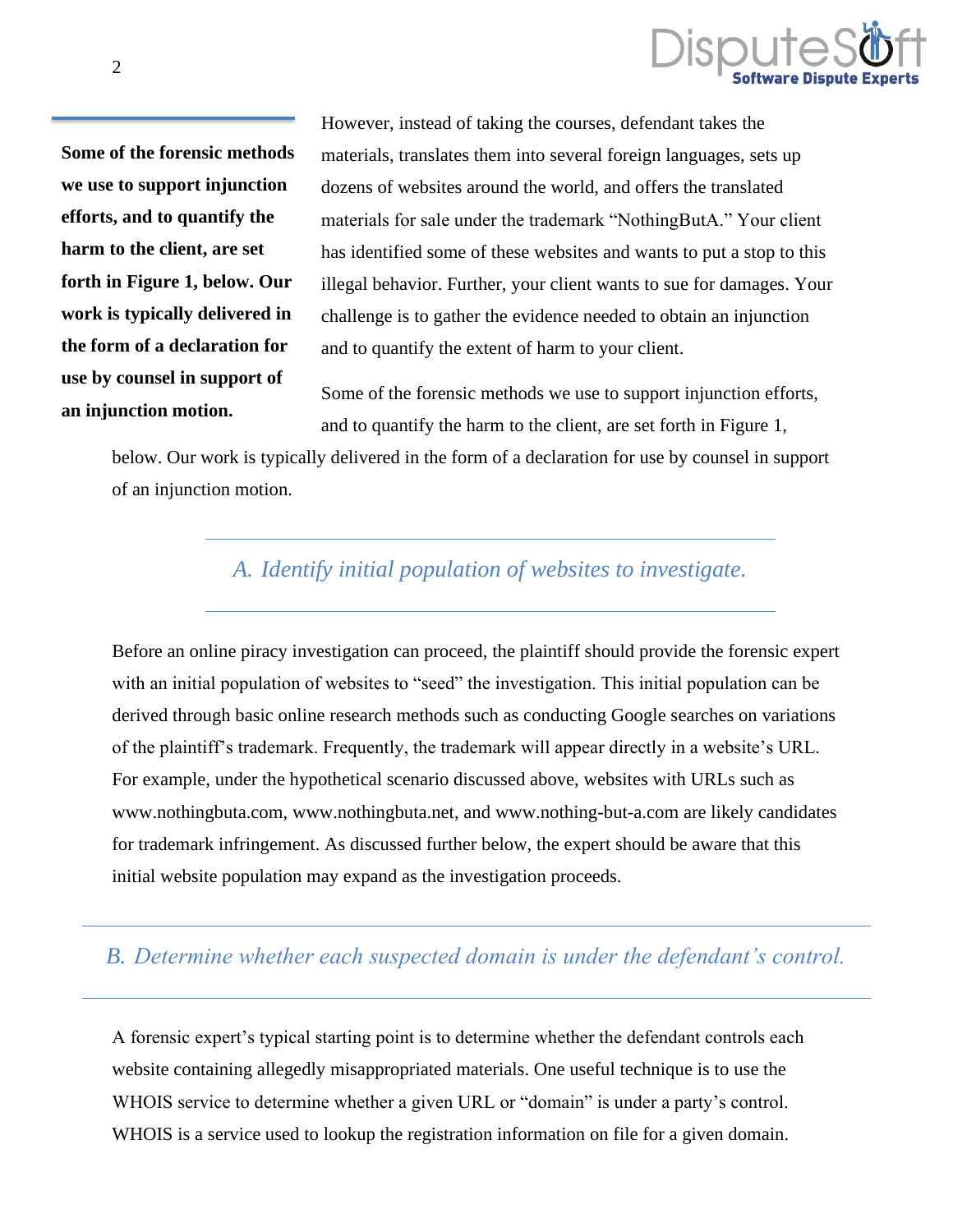

WHOIS information can be obtained through websites such as whois.domaintools.com or by using software such as the Linux utility "whois." Registration information typically includes several contacts, such as "Administrator," "Registrant," and "Billing," all of which we have relied on in prior infringement investigations to draw conclusions regarding domain ownership.

*C. Identify the population of domains under defendant's control.*

Additionally, forensic experts often use "reverse WHOIS" searches to find other domains having similar registration. A reverse WHOIS lookup is a type of search that can find all domains registered to a common email address. In infringement investigations, we use an online "Reverse Whois Lookup" tool to conduct such lookups.<sup>ii</sup> In particular, we have utilized the results of conventional WHOIS lookups, described above, to identify registration information to be included as input to Reverse WHOIS Lookup searches. Continuing with our hypothetical, assume that a WHOIS lookup on the "NothingButAnA.com" website indicates that the registrant email is nothingbutana@gmail.com. The Reverse WHOIS Lookup tool may indicate that the following domains are associated with this email address: nothingbutana.net, nothingbutana.com, nothingbuta.net, nothingbuta.com, nothingbutas.net, and nothingbutas.com. The forensic expert may then infer that such domains likely share common ownership, and should be reviewed for possible evidence of infringement.

## *D. Identify IP addresses associated with each such website and establish multiple domains.*

Another useful technique is to determine whether an infringing website is part of a broader "ring" of websites owned by the same entity that are all used to distribute material that may be copyrighted or trademarked. In making such a determination, a forensic expert reviews the Internet Protocol ("IP") addresses associated with a defendant's websites. An IP address is a unique string of numbers separated by periods or colons that is assigned to computers and other digital devices and allows them to communicate with one another via the Internet (*e.g.*, "74.125.22.100" and "2607:f8b0:400d: $c06::66"$  are IP addresses for Google). Experts in the field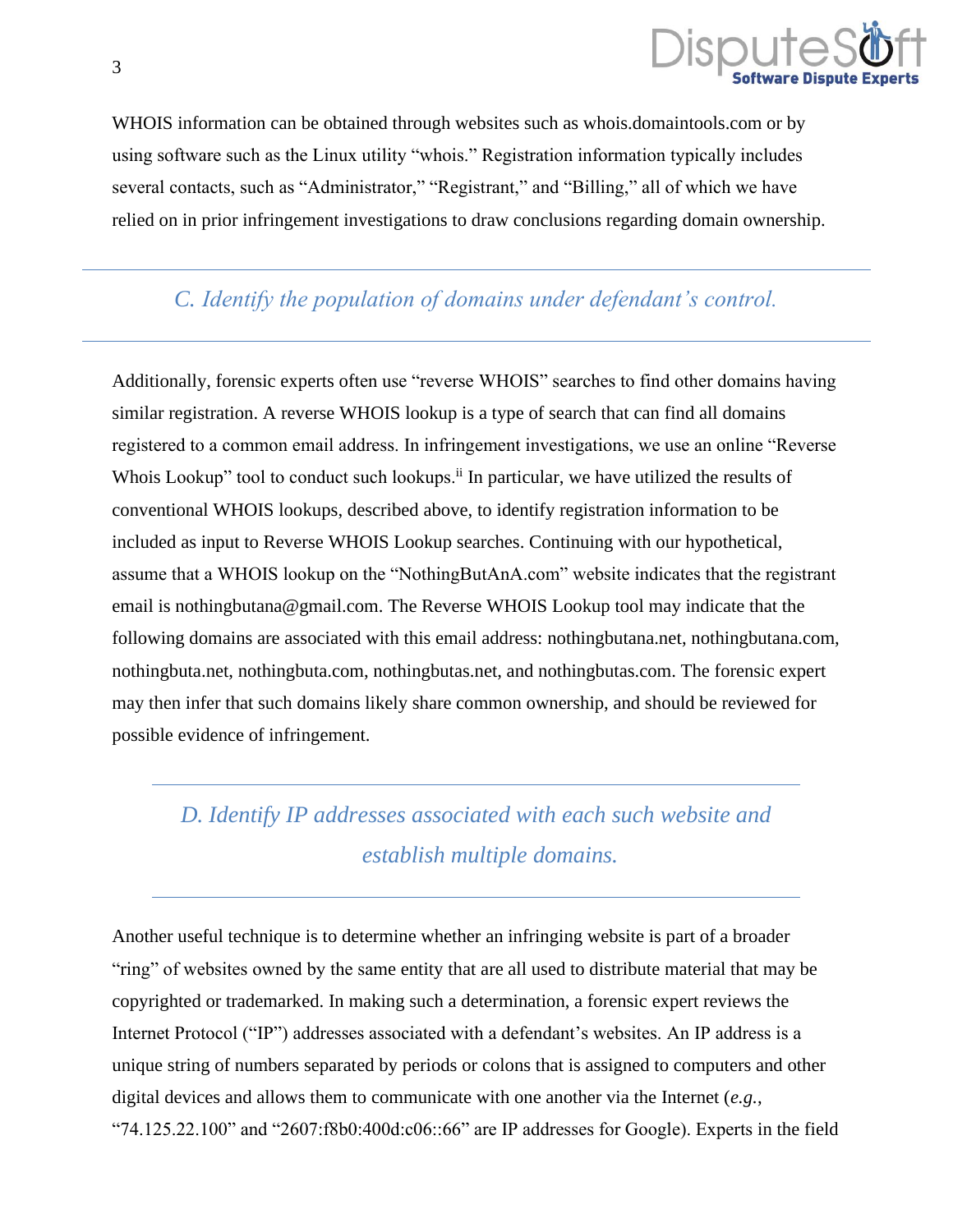

of Information Technology routinely rely upon IP address information to draw conclusions regarding domain ownership. Due to a process known as "shared web hosting service," it is possible for multiple domain names to share an identical IP address. Because it is unlikely that multiple unrelated infringers would independently decide to use the same shared web hosting service to distribute allegedly infringing material, the use of shared web hosting service for multiple domains that are similar in nature is strong circumstantial evidence that those domains are owned and operated in common.

### *E. Identify websites under defendant's control by using AdSense account numbers.*

In determining whether websites share common ownership, a forensic expert will also rely upon Google AdSense account information. Google offers a program called "AdSense" by which a website may display Google advertisements and receive remuneration based on the number of users that view or click on the advertisements. Google identifies the entity to receive remuneration by an AdSense account number that uniquely identifies the AdSense account. The AdSense account number is included in the HTML source code of a webpage. As the account number identifies the entity to receive remuneration for publishing the advertisements, two websites using the same AdSense account number can be reasonably expected to share common ownership.

### *F. Collect information on the use of client marks in the content of each website.*

After researching and drawing conclusions regarding the ownership of potentially infringing websites, the forensic expert should thoroughly review each website for infringing content. We have used Google's "site search" function to collect information on the use of a plaintiff's intellectual property in the content of each website. A Google site search is performed by running a search that includes the phrase "site:domain.com," which will cause Google to search only a given website. For example, a Google search for "site:nothingbutana.net NothingButAnA" will return the number of uses of the word "NothingButAnA" solely within the nothingbutana.net domain. Additionally, Google search includes the "OR" operator to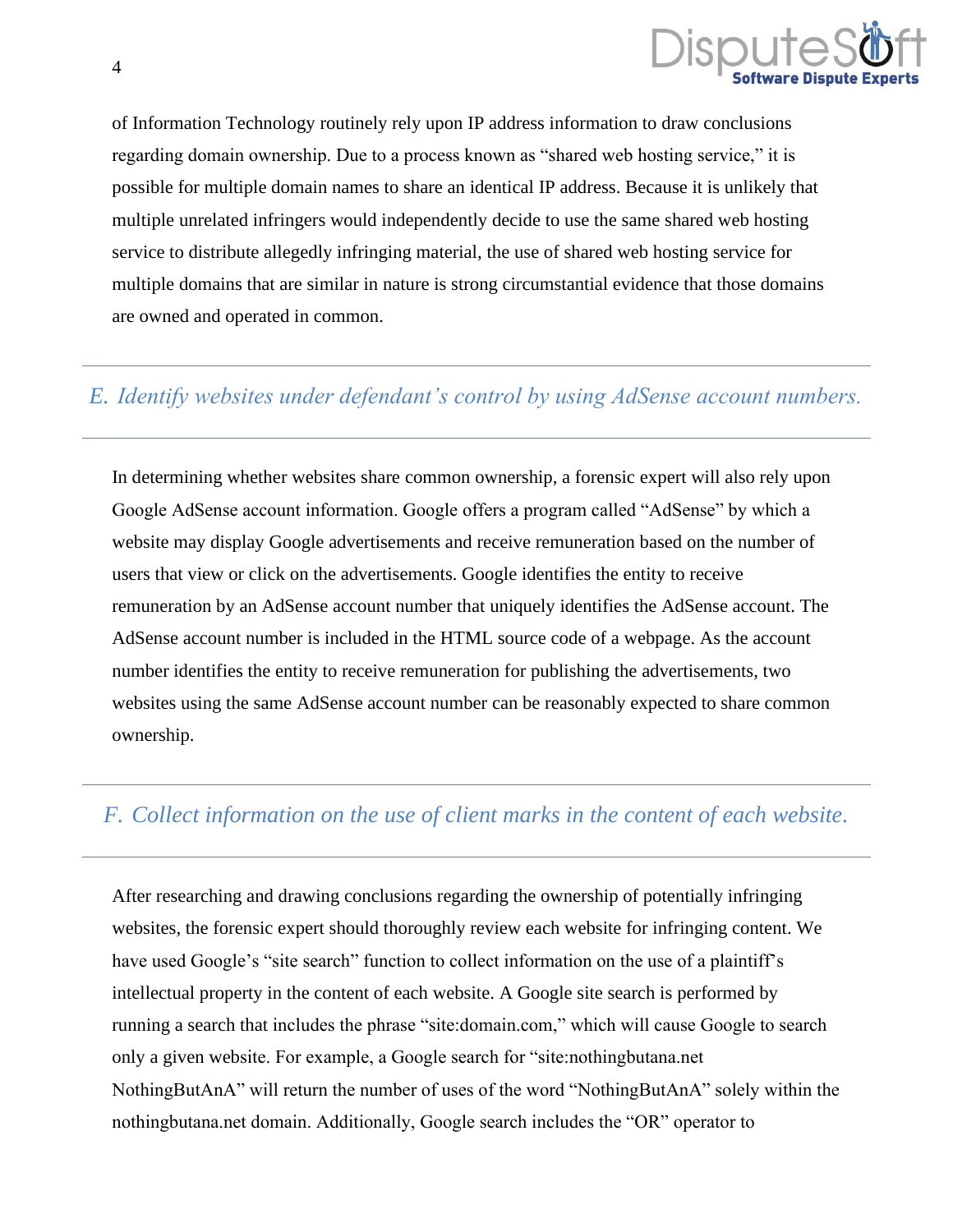

simultaneously search for multiple terms. For example, a Google search for "site:nothingbutana.net NothingButAnA OR NothingButA" will return search results for either "NothingButAnA" or "NothingButA" solely within the nothingbutana.net website.

*G. Gather historical information pertaining to the duration and extent of misappropriated content and marks.*

To determine the duration of a defendant's misappropriation of a plaintiff's content, which may directly impact damages, a forensic expert will often search the Internet Archive's "Wayback Machine" to gather historical information pertaining to a defendant's websites.<sup>iii</sup> The Internet Archive is a free online library of historical collections that exist in digital format, and it includes billions of website captures as they existed at previous points in time. The Wayback Machine is an application provided by the Internet Archive for searching its archive of historical websites. While the Internet Archive is neither complete nor perfect, it is voluminous, accurate, and generally reliable. In our prior investigations, we have used the Wayback Machine primarily to determine the earliest known date on which each defendant website began displaying our clients' marks, and also to ascertain the presence of our clients' marks on websites that either are no longer accessible at a given domain or otherwise no longer contain substantive content. In such cases, we have made screenshots of archived pages displaying our clients' content so as to preserve each such webpage as it appeared on the date it was added to the Internet Archive.

## *H. Examine HTML metadata to determine whether defendants are using plaintiff's content to direct traffic to their websites.*

To determine whether a defendant is utilizing a plaintiff's trademark to attract Internet traffic, forensic experts typically review the HTML metadata in a defendant's website to determine whether variants on the plaintiff's trademark are included as keywords. Keywords are included in websites to increase the likelihood that the website will appear in search engine results for terms containing those keywords. Thus, the presence of variants of a plaintiff's trademark in a defendant website's keywords list may increase the likelihood that users will be directed to the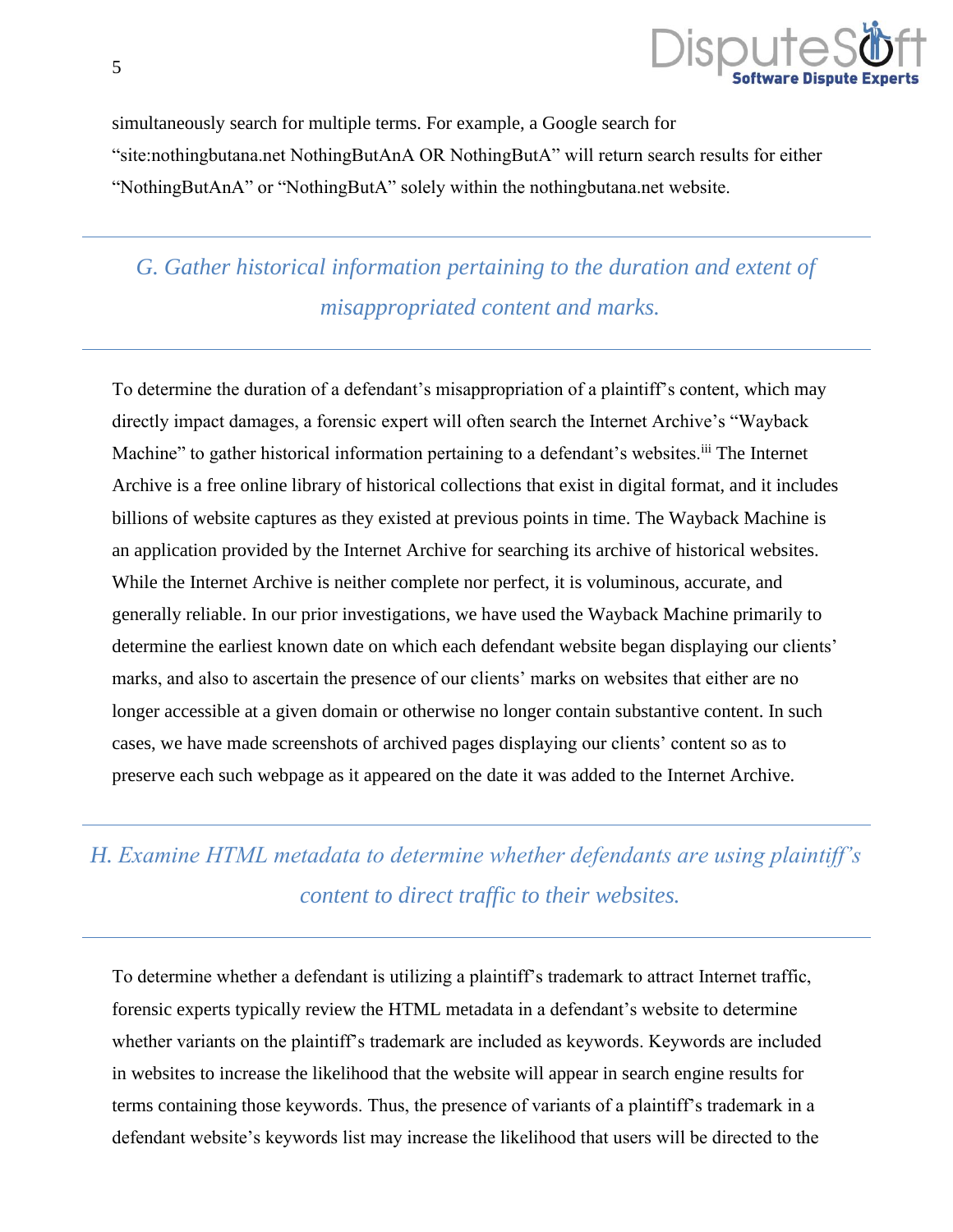

website when searching for the plaintiff's products. For example, a defendant website's use of variants of the "AlwaysGetAnA" mark in its HTML keyword list may increase the probability that users will find the defendant's website when looking for the plaintiff's materials. Moreover, the presence of a plaintiff's trademark in a defendant's HTML metadata provides clear evidence of the defendant's intent to trade on the plaintiff's mark.

## *I. Purchase materials from defendant's website to establish personal jurisdiction and review for evidence of infringement.*

Before a court can consider the substantive merits of a trademark infringement action, the plaintiff must establish that the court has personal jurisdiction over the defendant. In the United States, personal jurisdiction requires the existence of "sufficient minimal contacts" between the defendant and the jurisdiction in which the plaintiff litigates the dispute.<sup>iv</sup> To demonstrate such contacts, it is often useful for the forensic expert to purchase infringing content from a location within the court's geographical jurisdiction. Additionally, such purchases allow the expert to review the purchased content for infringing material and to review the purchase receipts for payment processor information. A payment processor is a company appointed by a merchant, whether online or brick and mortar, to handle credit or debit card payments on the merchant's behalf. In our prior investigations, we purchased products from the websites we investigated and reviewed the resulting payment receipts to identify the payment processors used by the operators of such websites. In some cases, the payment receipts also indicated the entity or organization selling products through the associated website.

## *J. Evaluate defendant websites using Google search rankings to gather evidence of a website's prominence to consumers on the Internet.*

To determine a website's relative prominence to Internet consumers, which can help establish harm to the IP owner, a forensic expert examines a website's Google search rankings. Google ranks each webpage among search results based on various criteria including keywords in the page and the rankings of other pages that link to that page. As such, a website's ranking in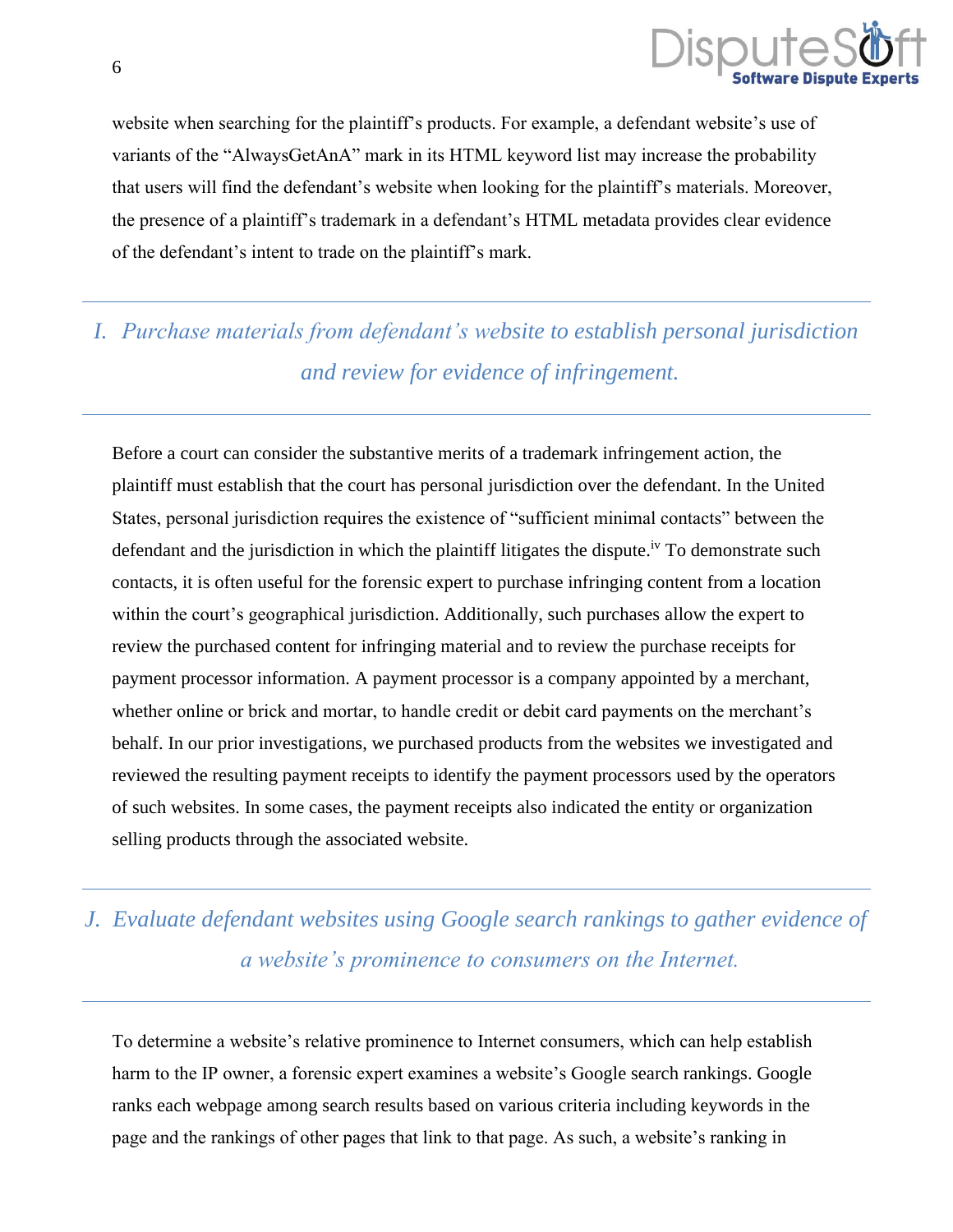

Google's search results relative to a specific search term can be increased by using that search term on the website frequently, and by creating a number of other secondary websites that host content related to the search term and are linked to that website. For example, a website's increased use of a term such as "NothingButAnA" will signal Google to list the website more prominently when users conduct Google searches on "NothingButAnA." More prominent websites tend to get more traffic than less prominent ones, and more traffic usually translates to more sales.

## *K. Determine the popularity of defendant's websites.*

To establish traffic to a website, which can assist a damages expert in quantifying damages, the forensic expert will use tools such as Alexa's "Traffic Rank" and "Site Comparison" features to determine the relative popularity of websites containing infringing content.<sup>V</sup> Alexa traffic rankings provide "a rough estimate of [a] site's popularity" and are "calculated using a combination of average daily visitors to [a] site and page views on this site over the past [three] months."<sup>vi</sup> In this context, a website with a lower ranking is associated with a larger number of daily visitors and page views. Alexa's "Site Comparison" tool provides a graphical depiction of traffic rankings over time for multiple websites. Although we have found that Alexa's tools provide an estimate of website traffic and sometimes vary from the actual traffic a given website is experiencing, they provide a reasonable basis for ascertaining a website's relative degree of popularity with users. Thus, in our prior infringement investigations we have captured screenshots of Alexa traffic ranking results to depict increases in relative popularity of websites containing protected content. While these numbers produce reliable estimates, hard statistics will always be preferable. To that end, actual traffic to a website can be quantified by subpoenaing the logs of the servers hosting the infringing content, while actual sales can be quantified by subpoenaing payment processor records.

### *Conclusion*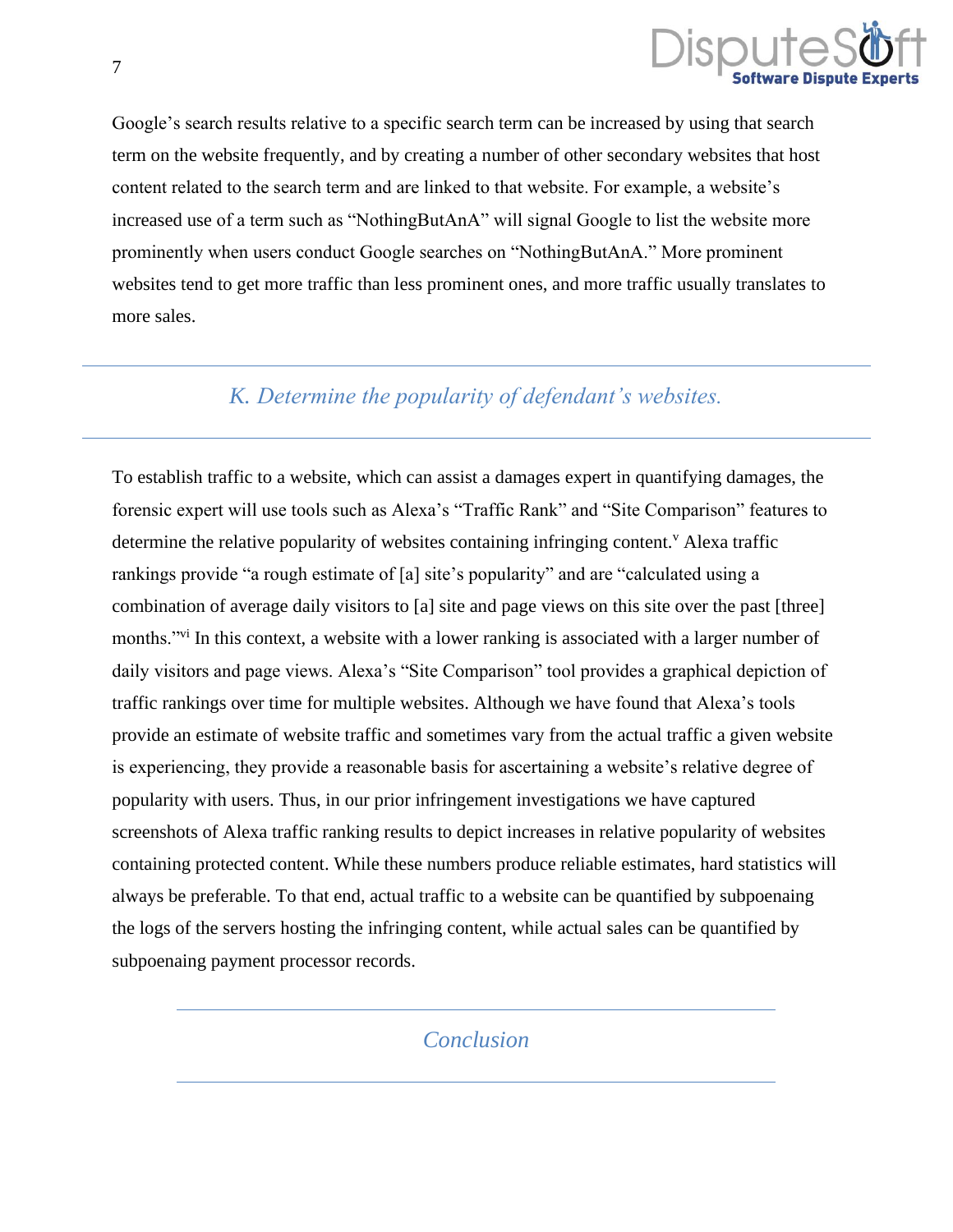

The Internet presents seemingly endless opportunities for bad actors to pirate and infringe copyrights and trademarks, creating significant challenges for copyright and trademark owners seeking to protect and enforce their exclusive IP rights. To combat this behavior, investigative techniques such as those discussed in this article, have assisted us in our role as forensic IP experts, not only in identifying and preserving allegedly infringing material, and identifying bad actors, but also in laying the proper evidentiary foundation necessary to prevail on and quantify a claim for misappropriation, and ultimately, infringement.

## *[Jeff Parmet](https://www.disputesoft.com/experts/jeff-parmet/)*

#### **Founder & Managing Partner**



Jeff Parmet is a widely respected IT dispute resolution specialist who has served as a consulting or testifying expert on more than 200 software-related disputes. Jeff serves DisputeSoft clients in the capacity of software failure expert, software intellectual property expert, Internet/E-commerce expert, or computer forensic and electronic discovery expert, depending on the requirements of the particular matter. The hallmark of Jeff's practice is independent and objective technical consulting services leading to advice and/or expert witness testimony involving information technology.

## *[Tom Ashley](https://www.disputesoft.com/experts/tom-ashley/)*

#### **Manager**



Tom Ashley applies his expertise in a wide range of software-related matters, including copyright and patent infringement, trade secret misappropriation, and system implementation failure disputes. Tom has significant experience with software project failure cases, including conducting in-depth investigations of various issues of fact in software failure disputes, such as requirements elaboration, requirements traceability, test planning and execution, defect remediation, and project planning and scheduling.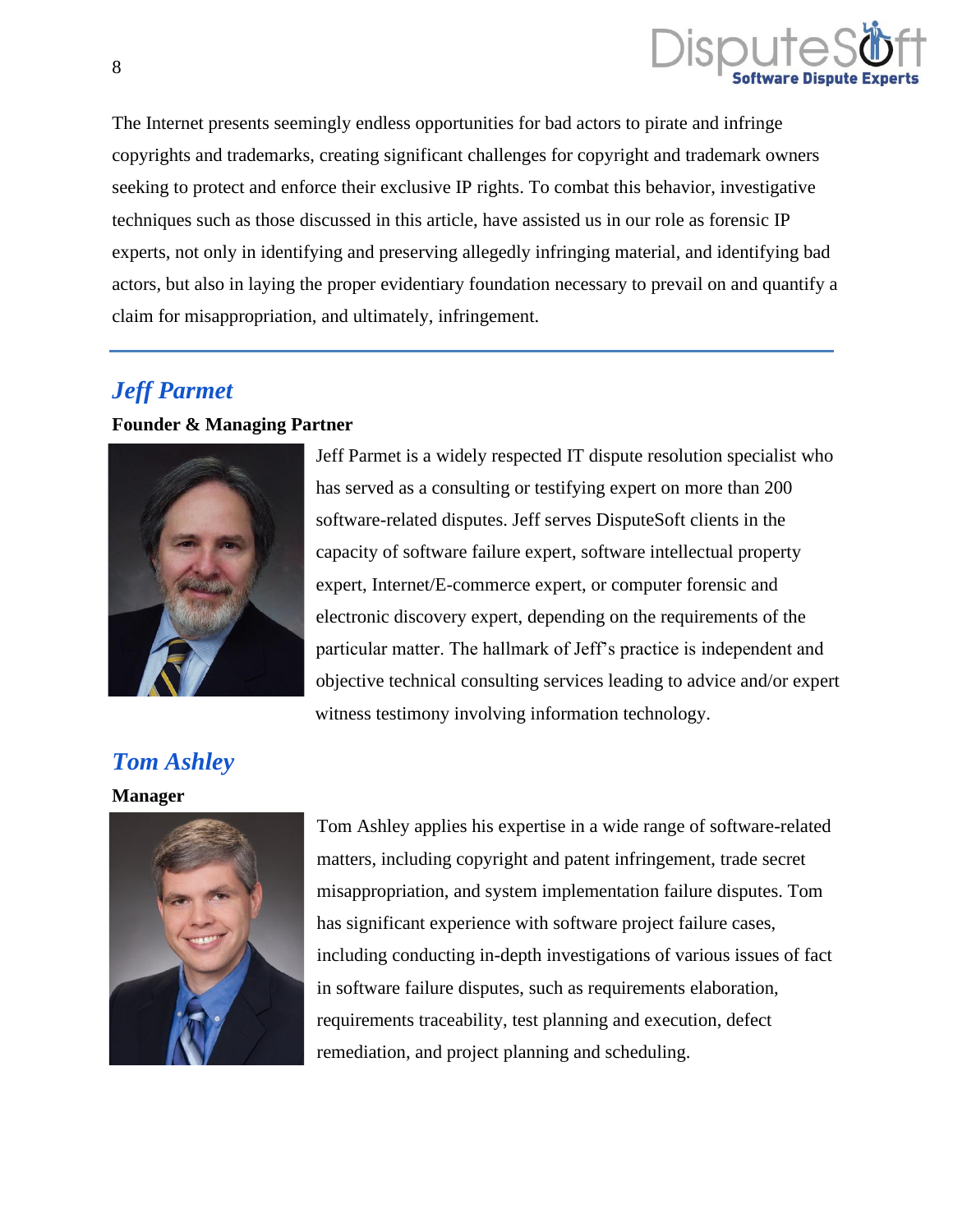

## *[Nick Ferrara](https://www.disputesoft.com/experts/nick-ferrara/)*

#### **Senior Manager & Forensic Examiner**



Nick Ferrara has been an integral part of more than 45 cases, spanning numerous commercial industries and all of DisputeSoft's core practice areas, including copyright infringement, trade secret misappropriation, and computer forensics. His code review work has covered everything from analyzing the architecture of large scale, multi-tier information systems to examinations of low-level smartphone firmware code.



If you are an attorney in need of a trademark expert, we invite you to consider [DisputeSoft.](https://disputesoft.com/experts/andrew-schulman/)

### **Contact Information**

[Jeff Parmet,](https://disputesoft.com/experts/jeff-parmet/) Managing Partner

301.251.6182

[jparmet@disputesoft.com](mailto:jparmet@disputesoft.com)

12505 Park Potomac Ave. | Suite 475 | Potomac, MD | 20854